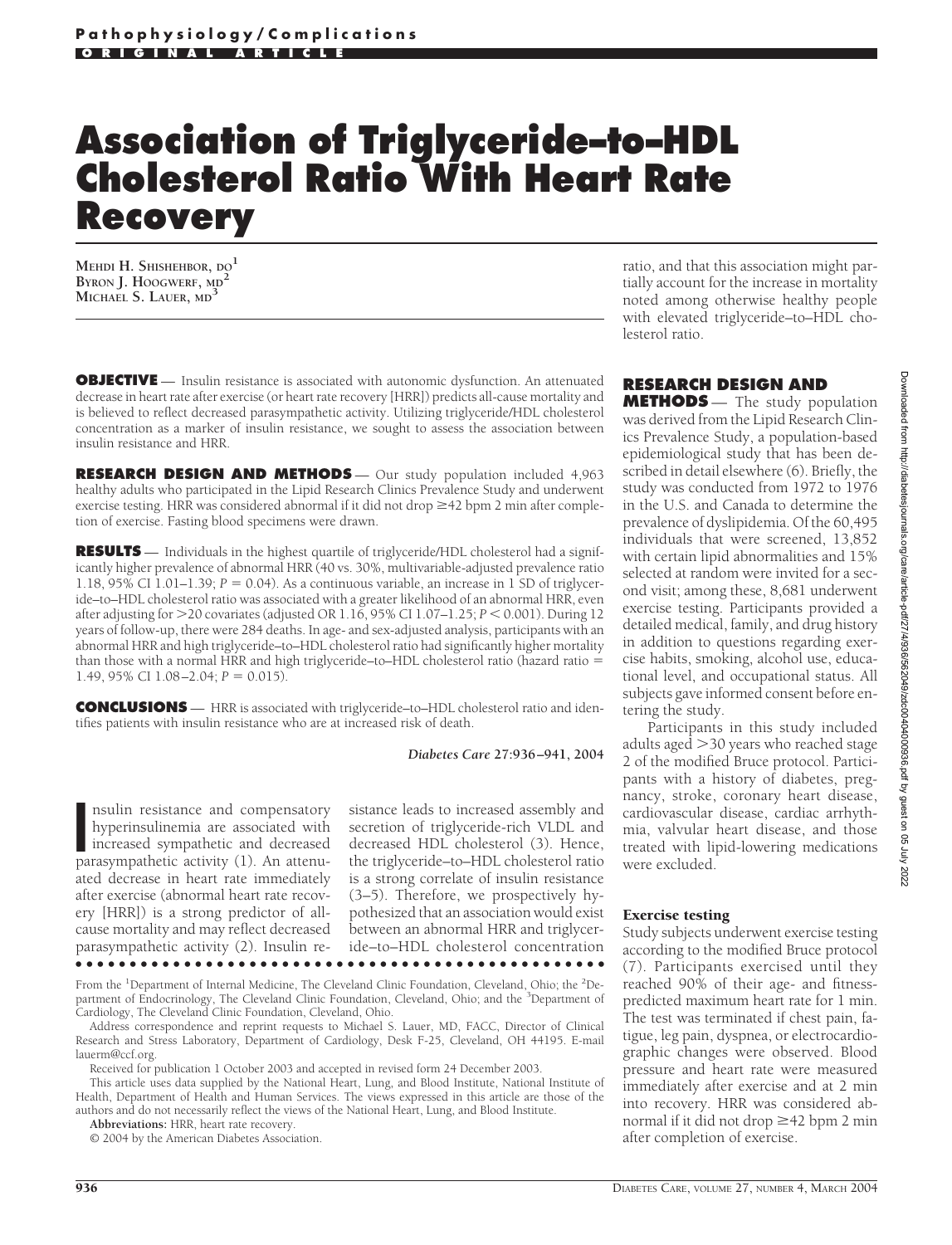and abnormal HRR.

fourth quartile of triglyceride–to–HDL cholesterol concentration ratio as the cutoff point, we divided all individuals into two groups, low triglyceride/HDL cholesterol versus high triglyceride/HDL cholesterol concentration. Utilizing a logistic regression analysis, we generated a propensity score for high triglyceride–to– HDL cholesterol concentration ratio. We considered age, sex, BMI, smoking, resting heart rate, resting systolic blood pressure, antihypertensive treatment, LDL cholesterol, fasting glucose, alcohol consumption, occupational status, educational level, strenuous exercise, and heart rate at stage 2 as a measure of physical fitness (10) for this model. We then matched each subject with high triglyceride–to–HDL cholesterol to one with low triglyceride–to–HDL cholesterol ratio using the derived propensity score. Subsequently, multivariable logistic regression

analysis was performed on the propensitymatched group to assess the association between triglyceride/HDL cholesterol and

abnormal HRR. We also examined any interactions between prespecified variables and the association of triglyceride/HDL cholesterol with abnormal HRR.

We also examined triglyceride–to– HDL cholesterol ratio as a continuous variable to further assess its association with abnormal HRR. We tested logarithmic, exponential, and inverse transformations models to find the best-fit model for the association of triglyceride–to–HDL cholesterol ratio and abnormal HRR.

In supplementary analyses, we used Kaplan-Meier curves and Cox proportional hazards modeling to examine the association between triglyceride–to–HDL cholesterol concentration ratio and mortality, accounting for the presence or absence of an abnormal HRR and other confounders. We used the fourth quartile concentration as a cut point to define abnormal triglyceride–to–HDL cholesterol concentration ratio. All analyses were performed using the SAS system version 8.2 (Cary, NC).

**RESULTS** — Of the 8,681 subjects who underwent exercise testing at the second visit, 4,963 met our study criteria. Baseline characteristics according to quartiles of triglyceride/HDL cholesterol concentration are shown in Table 1. Men were more likely to have higher triglyceride–to–HDL cholesterol ratio than women. Individuals in the upper quar-

**Table 1—***Baseline characteristics according to quartiles of plasma triglyceride–to–HDL cholesterol ratio*

| Characteristics                         | < 0.66         | $0.66 - 1.1$  | $1.1 - 1.8$   | >1.8          | $\boldsymbol{P}$ |
|-----------------------------------------|----------------|---------------|---------------|---------------|------------------|
| n                                       | 1239           | 1242          | 1241          | 1241          |                  |
| Age (years)                             | $44 \pm 11$    | $45 \pm 10$   | $44 \pm 10$   | $44 \pm 9$    | 0.264            |
| Female sex                              | 810 (65)       | 549 (44)      | 394 (32)      | 193(16)       | < 0.001          |
| White ethnicity                         | 1,169(94)      | 1,176(95)     | 1,204(97)     | 1,214(98)     | < 0.001          |
| BMI (kg/m <sup>2</sup> )                | $24 \pm 3$     | $25 \pm 4$    | $26 \pm 4$    | $28 \pm 4$    | < 0.001          |
| Resting heart rate (per minute)         | $81 \pm 14$    | $80 \pm 13$   | $80 \pm 13$   | $81 \pm 13$   | 0.350            |
| Resting systolic blood pressure (mmHg)  | $122 \pm 17$   | $125 \pm 17$  | $127 \pm 17$  | $129 \pm 16$  | < 0.001          |
| Vasodilator treatment                   | 42(3)          | 57(5)         | 66(5)         | 80(6)         | 0.017            |
| Fasting glucose (mmol/l)                | $5.2 \pm 0.5$  | $5.3 \pm 0.5$ | $5.3 \pm 0.5$ | $5.5 \pm 0.5$ | < 0.001          |
| Cholesterol level (mmol/l)              | $5.3 \pm 1.1$  | $5.6 \pm 1.1$ | $5.8 \pm 1.1$ | $6.0 \pm 1.1$ | < 0.001          |
| Triglycerides (mmol/l)                  | $0.78 \pm 0.2$ | $1.2 \pm 0.3$ | $1.6 \pm 0.4$ | $3.1 \pm 1.6$ | < 0.001          |
| HDL cholesterol (mmol/l)                | $1.7 \pm 0.4$  | $1.4 \pm 0.3$ | $1.2 \pm 0.3$ | $0.9 \pm 0.2$ | < 0.001          |
| LDL cholesterol (mmol/l)                | $3.4 \pm 1.0$  | $3.8 \pm 1.0$ | $4.0 \pm 1.0$ | $3.8 \pm 1.1$ | < 0.001          |
| Current smoker                          | 307(25)        | 428 (34)      | 504(41)       | 561(45)       | < 0.001          |
| Alcohol (g per week)                    | $10 \pm 14$    | $11 \pm 16$   | $13 \pm 19$   | $15 \pm 20$   | < 0.001          |
| Exercise at least three times a week    | 279 (22)       | 247(20)       | 238(19)       | 229(18)       | 0.063            |
| Regularly engage in strenuous exercise  | 336 (27)       | 319(26)       | 287(23)       | 278 (22)      | 0.021            |
| Education level (at least some college) | 656 (53)       | 609 (49)      | 559 (45)      | 592 (48)      | 0.001            |

gression analysis was used to assess the impact of potential confounders on the association between plasma triglyceride– to–HDL cholesterol concentration ratio

We used propensity analysis to further assess the association between triglyceride–to–HDL cholesterol concentration ratio and HRR after accounting for multiple confounders. Utilizing the

Data are means  $\pm$  SD or *n* (%).

#### Determination of fasting plasma lipid and glucose

As described in detail elsewhere, fasting plasma glucose was measured by ferricyanide method in a single-channel autoanalyzer or by the hexokinase method on an ABA-100 (8). Fasting plasma cholesterol and triglyceride levels were determined by Technicon AutoAnalyzer I or Autoanalyzer II. There was an excellent precision for lipid parameters between runs, within runs, and among instruments, as reported earlier (8).

#### Follow-up

From 1977, all participants who were examined at visit 2 and were  $\geq 30$  years of age were followed for an average of 12 years for all-cause mortality, namely death from any cause, whether cardiovascular or noncardiovascular. There was 99.6% completeness of follow-up for assessment of vital status (9).

## Statistical analysis

Continuous variables are presented as means  $\pm$  SD. For descriptive purposes, we divided the study population into quartiles according to triglyceride–to– HDL cholesterol concentration ratio. Differences in baseline and exercise characteristics were compared using the Kruskal-Wallis test for continuous variables and the Mantel-Haenszel extension test for categorical variables. Logistic re-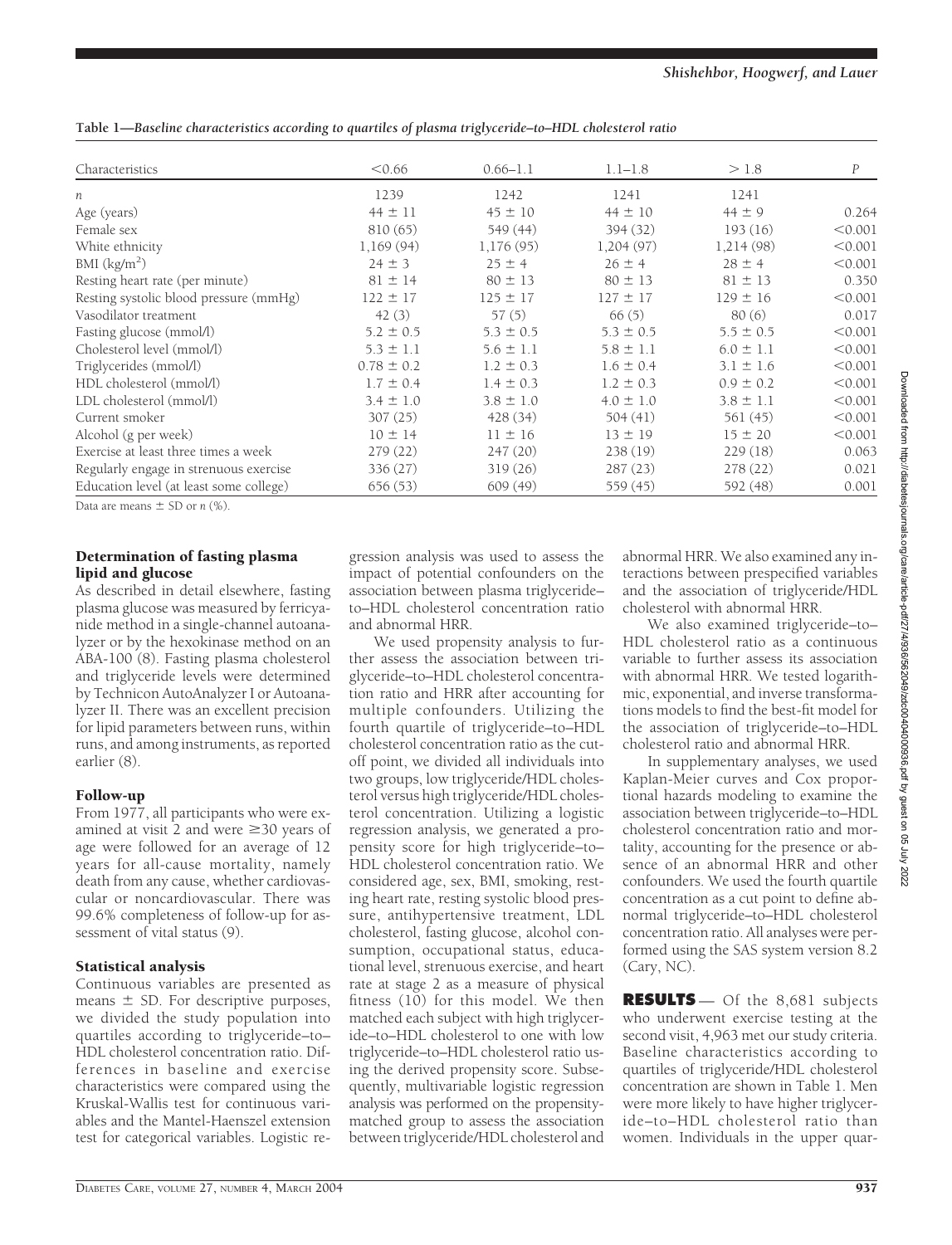|                                          | < 0.66       | $0.66 - 1.1$ | $1.1 - 1.8$  | >1.8                                               | $\boldsymbol{P}$                           |
|------------------------------------------|--------------|--------------|--------------|----------------------------------------------------|--------------------------------------------|
| Characteristics of women                 |              |              |              |                                                    |                                            |
| n                                        | 810          | 549          | 395          | 192                                                |                                            |
| Peak workload (metabolic equivalents)*   | $9.1 \pm 2$  | $8.8 \pm 2$  | $8.8 \pm 2$  | $8.5 \pm 2$                                        | 0.002                                      |
| HRR (bpm)                                | $52 \pm 15$  | $51 \pm 15$  | $48 \pm 15$  | $46 \pm 14$                                        | < 0.001                                    |
| Heart rate at stage 2 (bpm)              | $148 \pm 17$ | $149 \pm 17$ | $148 \pm 17$ | $148 \pm 17$                                       | 0.509                                      |
| Peak heart rate (bpm)                    | $161 \pm 16$ | $160 \pm 16$ | $159 \pm 15$ | $157 \pm 16$                                       | < 0.001                                    |
| Peak systolic blood pressure (mmHg)      | $159 \pm 24$ | $163 \pm 26$ | $164 \pm 28$ | $173 \pm 28$                                       | < 0.001                                    |
| Abnormal heart rate recovery, $n$ (%)    | 194(24)      | 164(30)      | 141(36)      | 75(39)                                             | < 0.001                                    |
| Ischemic ST-segment response, $n$ $(\%)$ | 33(4)        | 26(5)        | 17(4)        | 8(4)                                               | 0.831                                      |
| Characteristics of men                   |              |              |              |                                                    |                                            |
| n                                        | 429          | 693          | 847          | 1048                                               |                                            |
| Peak workload (metabolic equivalents)*   | $11.3 \pm 2$ | $11.0 \pm 2$ | $10.9 \pm 2$ | $10.8 \pm 2$                                       | < 0.001                                    |
| HRR (bpm)                                | $53 \pm 15$  | $49 \pm 14$  | $48 \pm 14$  | $46 \pm 13$                                        | < 0.001                                    |
| Heart rate at stage 2 (bpm)              | $129 \pm 17$ | $132 \pm 18$ | $133 \pm 17$ | $136 \pm 17$                                       | < 0.001                                    |
| Peak heart rate (bpm)                    | $163 \pm 15$ | $162 \pm 15$ | $161 \pm 16$ | $162 \pm 14$                                       | 0.049                                      |
| Peak systolic blood pressure (mmHg)      | $170 \pm 28$ | $172 \pm 26$ | $172 \pm 28$ | $175 \pm 29$                                       | 0.11                                       |
| Abnormal heart rate recovery, $n$ (%)    | 99(23)       | 277(33)      | 277(33)      | 417(40)                                            | < 0.001                                    |
| Ischemic ST-segment response, $n$ $(\%)$ | 12(3)        | 25(4)        | 34(4)        | 34(3)<br>$\sim$ $\sim$ $\sim$ $\sim$ $\sim$ $\sim$ | 0.950<br><b>Contract Contract Contract</b> |

Data are means  $\pm$  SD or *n* (%). \*Metabolic equivalents refer to estimated exercise capacity where 1 metabolic equivalent = 3.5 ml  $\cdot$  kg<sup>-1</sup>  $\cdot$  min<sup>-1</sup> of oxygen consumption.

tiles of triglyceride–to–HDL cholesterol ratio had higher BMI, higher resting blood pressure, higher glucose, higher total cholesterol, lower LDL cholesterol, lower frequency of exercise, and lower levels of completed education.

Exercise characteristics according to quartiles of triglyceride–to–HDL cholesterol ratio are shown in Table 2. Both men and women in the upper quartiles of triglyceride/HDL cholesterol had a significantly higher prevalence of abnormal HRR. Among men, the heart rate at stage 2 was higher with higher triglyceride–to– HDL cholesterol ratios, implying worse physical fitness; this association was not seen among women.

## Triglyceride–to–HDL cholesterol concentration ratio and HRR

High triglyceride–to–HDL cholesterol ratio was defined as a value  $>1.8$  (the cut point for the 4th quartile of triglyceride– to–HDL cholesterol ratio). Using this cut point, the prevalence of abnormal HRR was significantly higher in those with elevated triglyceride–to–HDL cholesterol ratio compared with those with low ratio (40 vs. 30%, prevalence ratio 1.34, 95% CI 1.23–1.46;  $P < 0.001$ ). This association remained statistically significant after adjusting for age, sex, BMI, smoking, resting heart rate, resting systolic blood pressure, antihypertensive treatment, LDL

cholesterol, fasting glucose, alcohol consumption, occupational status, educational level, strenuous exercise, and physical activity (adjusted OR 1.18, 95%  $CI$  1.01–1.39;  $P = 0.04$ ).

We tested the association between plasma triglyceride–to–HDL cholesterol ratio and abnormal HRR for possible interactions with the prespecified variables of age, sex, race, BMI, resting systolic blood pressure, smoking, LDL cholesterol, regular physical activity, and resting heart rate. No interactions were found.

We also assessed the association of fasting triglyceride–to–HDL cholesterol ratio as a continuous variable with abnormal HRR. We tested three different transformations (logarithmic, exponential, and inverse) of plasma triglyceride–to– HDL cholesterol ratio to predict abnormal HRR. The best model fit was found with the inverse transformation triglyceride– to–HDL cholesterol ratio. An increase in 1 SD of triglyceride–to–HDL cholesterol ratio was associated with an odds ratio (OR) of 1.35 (95% CI 1.26–1.44;  $P < 0.001$ ) for prediction of an abnormal HRR. This association remained statistically significant after adjusting for age, sex, BMI, smoking, resting heart rate, resting systolic blood pressure, antihypertensive treatment, HDL and LDL cholesterol, triglycerides, fasting glucose, alcohol consumption, occupational status,

educational level, strenuous exercise, and physical activity (adjusted OR 1.16, 95% CI 1.07–1.25;  $\hat{P}$  < 0.001). When we excluded subjects taking antihypertensive medications or with an abnormal STsegment response, the association was actually stronger ( $n = 4,477$ , adjusted OR 1.20, 95% CI 1.11–1.30;  $P < 0.001$ ).

# Propensity analysis

A propensity score based on >20 variables was generated for high triglyceride– to–HDL cholesterol ratio (individuals in the fourth quartile). Of the 1,241 patients with high triglyceride–to–HDL cholesterol ratio, we were able to propensity match 911 subjects with those in the low triglyceride–to–HDL cholesterol ratio (individuals in the first to third quartile). The c-statistic for the logistic model was 0.82, indicating good discrimination between the two groups.

There was an excellent match between the two groups for >20 variables, as shown in Table 3. Despite very similar baseline characteristics and propensity scores between two groups, individuals with high triglyceride–to–HDL cholesterol ratio had a higher prevalence of an abnormal HRR (38 vs. 33%, prevalence ratio 1.14, 95% CI 1.01–1.29;  $P = 0.04$ ). In addition, this association persisted after adjusting for age, sex, BMI, smoking,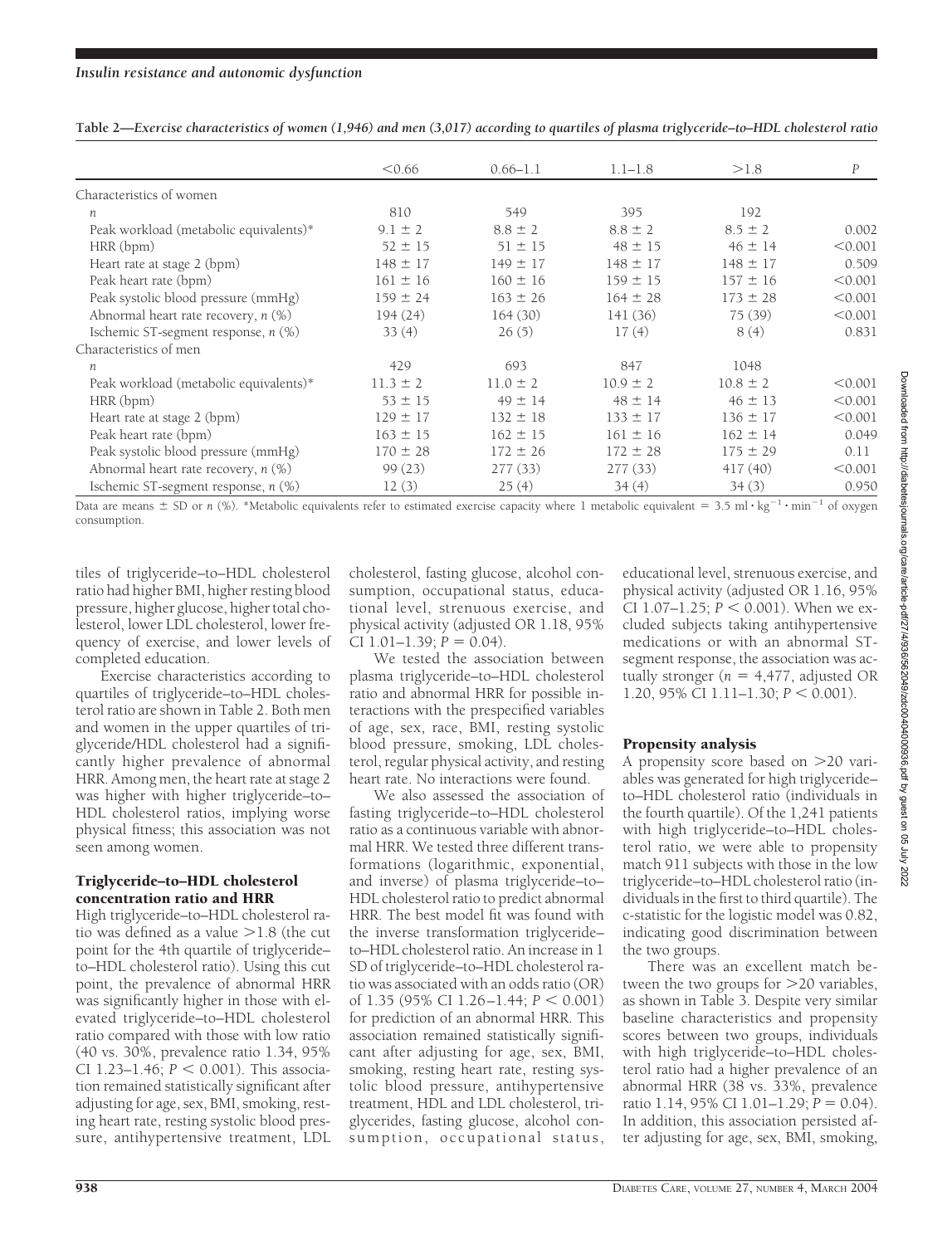# **Table 3—***Baseline and exercise characteristics in propensity-matched patients*

|                                            | Low triglyceride/ | High triglyceride/ |
|--------------------------------------------|-------------------|--------------------|
| Characteristics                            | HDL cholesterol   | HDL cholesterol    |
| n                                          | 911               | 911                |
| Age (years)                                | $44 \pm 9$        | $44 \pm 10$        |
| Women                                      | 178 (20)          | 178 (20)           |
| White ethnicity                            | 876 (96)          | 886 (97)           |
| BMI $(kg/m2)$                              | $27 \pm 4$        | $27 \pm 3$         |
| Resting heart rate (bpm)                   | $80 \pm 13$       | $80 \pm 13$        |
| Resting systolic blood pressure (mmHg)     | $129 \pm 16$      | $129 \pm 17$       |
| Vasodilator treatment                      | 56(6)             | 58 (6)             |
| Fasting glucose (mmol/l)                   | $5.5 \pm 0.5$     | $5.5 \pm 0.5$      |
| Cholesterol level (mmol/l)                 | $5.8 \pm 1.1$     | $5.8 \pm 1.1$      |
| LDL cholesterol (mmol/l)                   | $3.9 \pm 1.0$     | $3.9 \pm 1.0$      |
| Current smoker                             | 401(44)           | 384(42)            |
| Alcohol (g per week)                       | $15 \pm 19$       | $14 \pm 20$        |
| Exercise at least three times a week       | 152(17)           | 163(18)            |
| Regularly engage in strenuous exercise     | 187(20)           | 200(22)            |
| Education                                  | 431 (47)          | 442 (48)           |
| Blue-collar occupation                     | 303(33)           | 290(32)            |
| Exercise workload (metabolic equivalents)* | $10 \pm 2$        | $10 \pm 2$         |
| Heart rate at stage 2 (bpm)                | $138 \pm 19$      | $138 \pm 18$       |
| Peak heart rate (bpm)                      | $162 \pm 15$      | $161 \pm 14$       |
| Peak systolic blood pressure (mmHg)        | $173 \pm 28$      | $174 \pm 28$       |
| Ischemic ST-segment response               | 31(3)             | 34(4)              |

Data are means  $\pm$  SD or *n* (%). \*Metabolic equivalents refer to estimated exercise capacity where 1 metabolic equivalent =  $3.5$  ml  $\cdot$  kg<sup>-1</sup>  $\cdot$  min<sup>-1</sup> of oxygen consumption.

resting heart rate, resting systolic blood pressure, antihypertensive treatment, HDL and LDL cholesterol, triglycerides, fasting glucose, alcohol consumption, occupational status, educational level, strenuous exercise, and physical activity in the propensity-matched group (adjusted prevalence ratio 1.22, 95% CI  $1.01-1.48; P = 0.04$ .

Finally, we assessed the association of triglyceride–to–HDL cholesterol ratio as a continuous variable with HRR in the propensity-matched population. An increase in 1 SD of triglyceride–to–HDL cholesterol ratio was associated with an OR of 1.37 (95% CI 1.18–1.58;  $P < 0.001$ ) for prediction of an abnormal HRR in the propensity-matched group. This association was even stronger after adjusting for age, sex, BMI, smoking, resting heart rate, resting systolic blood pressure, antihypertensive treatment, HDL and LDL cholesterol, triglycerides, fasting glucose, alcohol consumption, occupational status, educational level, strenuous exercise, physical activity, and propensity score in the propensity-matched population (OR 1.38, 95% CI 1.18-1.62; *P* < 0.001).

## Triglyceride–to–HDL cholesterol ratio, HRR, and mortality

During 12 years of follow-up, there were 284 deaths. High triglyceride–to–HDL

cholesterol ratio was associated with a modest increase of all-cause mortality (6.0 vs. 4.9%, unadjusted hazard ratio  $[HR] = 1.30, 95\% \text{ CI } 1.01 - 1.68; P =$ 0.04). In age- and sex-adjusted analysis, participants with an abnormal heart recovery and high triglyceride–to–HDL cholesterol ratio had significantly higher mortality than those with a normal HRR and high triglyceride–to–HDL cholesterol ratio (HR = 1.49, 95% CI 1.08–2.04;  $P =$ 0.015). When we limited our analyses to subjects with an abnormal HRR, the presence of a high triglyceride–to–HDL cholesterol ratio was not predictive of death (age- and sex-adjusted HR  $= 1.25, 95\%$ CI 0.89 $-1.76$ ;  $P = 0.20$ ). Hence, an abnormal HRR was predictive of death regardless of the triglyceride–to–HDL cholesterol ratio (Fig. 1).

We also assessed the association of triglyceride–to–HDL cholesterol ratio and all-cause mortality as a continuous variable. An increase in 1 SD of triglyceride–to–HDL cholesterol ratio was associated with all-cause mortality (unadjusted HR =  $1.23$ , 95% CI  $1.07 - 1.41$ ;  $P = 0.003$ ). After adjusting for abnormal HRR, this association was weaker (ageand sex-adjusted  $HR = 1.15$ , 95% CI  $1.01-1.32$ ;  $P = 0.04$ ), whereas abnormal HRR remained a significant predictor of all-cause mortality (age- and sex-adjusted  $HR = 2.60, 95\% \text{ CI } 2.05 - 3.29, P \leq$ 0.001) (Fig. 1).



Figure 1— *Kaplan-Meier survival curves for abnormal HRR and triglyceride–to–HDL cholesterol ratio. Abnormal triglyceride–to–HDL cholesterol ratio was defined as any value in the fourth quartile. TG-HDL, triglyceride/HDL cholesterol.*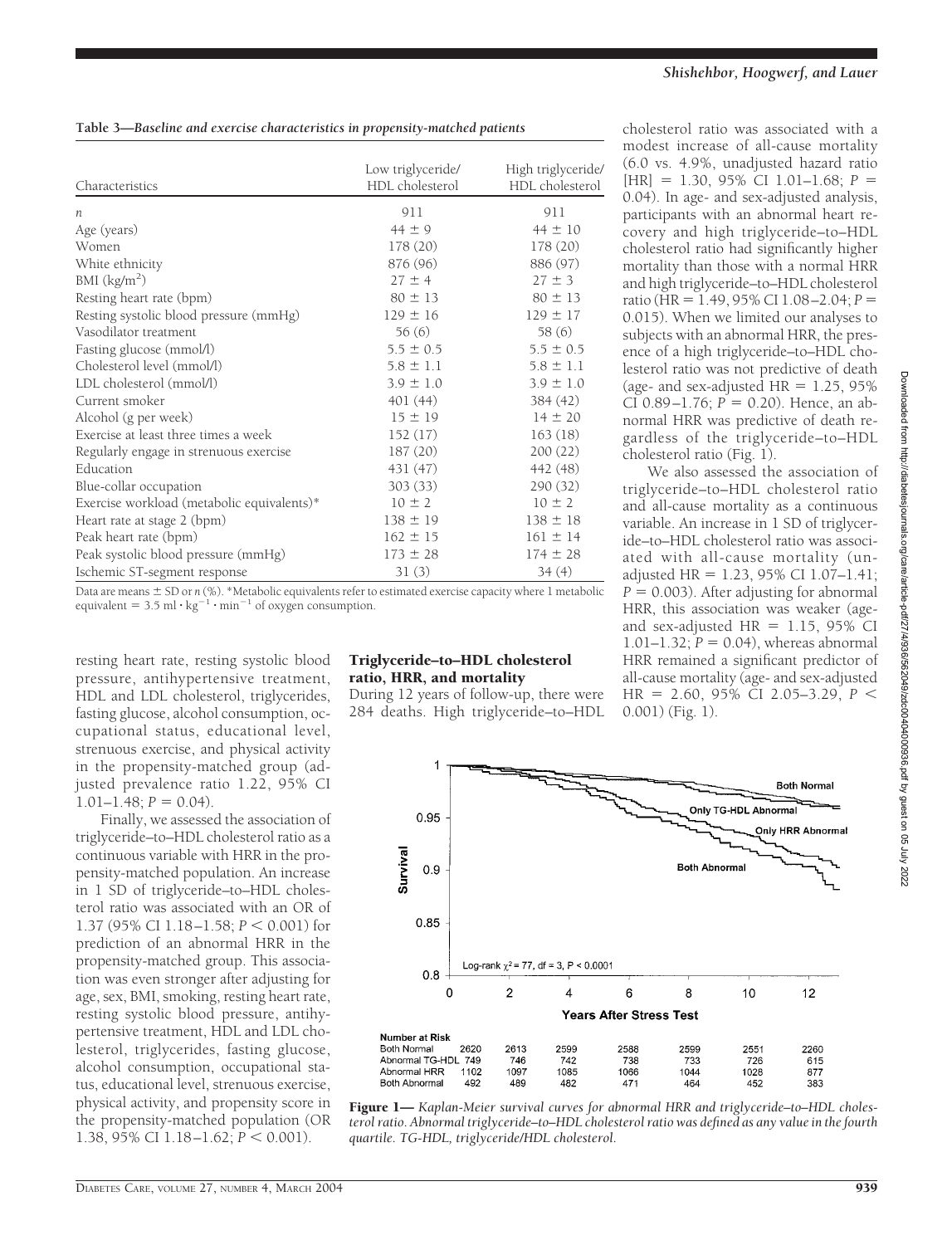There were 89 subjects who were thought to have died of cardiovascular causes. In a model that included triglyceride/HDL cholesterol, HRR, age, and sex, an increase in 1 SD of triglyceride–to– HDL cholesterol ratio predicted cardiovascular death (adjusted  $HR = 1.55, 95\%$ CI 1.12–2.13;  $P = 0.008$ ) as did an abnormal HRR (adjusted HR  $= 2.29, 95\%$  $CI$  1.47–3.55,  $P \le 0.001$ ).

There were no marked interactions noted between sex and either HRR or triglyceride–to–HDL cholesterol ratio for prediction of all-cause mortality or cardiovascular mortality.

**CONCLUSIONS** — The results of the present study suggest that there is a strong association between abnormal HRR and triglyceride–to–HDL cholesterol ratio, even after adjusting for glucose level and other confounding factors. Furthermore, the presence of abnormal HRR in individuals with elevated triglyceride–to–HDL cholesterol ratio is associated with an increased risk of death. Taken together, the present study suggests that abnormal HRR, an easily obtained measure of autonomic function, may identify a group of patients with insulin resistance who have a prognostically important impairment of parasympathetic tone.

Insulin resistance is thought to play a significant role in the pathogenesis of cardiovascular disease and predicts increased morbidity and mortality, perhaps through disturbances of autonomic balance (11,12). Insulin resistance has been associated with decreased parasympathetic nervous system activity, though the biological mechanism linking these two has not been clearly elucidated (13,14).

We utilized abnormal HRR as a measure of autonomic dysfunction. Abnormal HRR, an easily measured tool during routine exercise testing, is an independent predictor of mortality in submaximal and symptom-limited exercise stress testing (2). Although the current study was not designed to link HRR with abnormalities of parasympathetic function, this association has been convincingly demonstrated by Imai et al. (15); this group showed that the initial steep decline in heart rate after exercise can be eliminated by prior administration of atropine. Utilizing abnormal HRR as a measure of autonomic dysfunction and triglyceride–to–HDL cholesterol ratio as a maker of insulin resistance, we now confirm and extend pre-

vious findings linking insulin resistance to autonomic dysfunction in a large population-based study. The presence of abnormal HRR in patients with abnormal triglyceride–to–HDL cholesterol ratio may identify individuals at significantly greater risk of death. The association between abnormal HRR and triglyceride– to–HDL cholesterol ratio were independent of confounding factors such as glucose, BMI, and hypertension. This would indicate that HRR might add important clinical information in individuals with insulin resistance that are independent of traditional risk factors, such as glucose, BMI, or hypertension.

Caution must be taken when interpreting the results of this study since we did not have direct measures of insulin resistance and heart rate variability. Thus, our investigation represents an epidemiological analysis that is balanced on several levels of association. This study only provides a possible link between triglyceride–to–HDL cholesterol ratio, HRR, and insulin resistance, but not a causal relationship. In addition, waist-to-hip measurements were not available in this population and not accounted for in multivariate regression analysis; however, we did adjust for BMI. Furthermore, the reliability of peak heart rate must be questioned because of the submaximal nature of the tests. Of note, only 10% of women, compared with 35% of men, fell into the highest quartile of triglyceride–to–HDL cholesterol ratio. This may be because women have higher HDL cholesterol levels in general and, therefore, raises questions regarding the use of the triglyceride– to–HDL cholesterol ratio as a sole marker of insulin resistance.

It is not known whether HRR, either with or without associated insulin resistance, is a modifiable risk factor. Recent data have suggested that a formal exercise program within Phase II cardiac rehabilitation may improve HRR (16). Very recently Welzig et al. (17) found an intriguing association between administration of statins and improved responsiveness to parasympathetic stimulation.

In conclusion, in this epidemiological analysis, an abnormal HRR is associated with an abnormal triglyceride–to–HDL cholesterol ratio, itself a correlate of insulin resistance. Although an abnormal HRR should not be considered as a measure of insulin resistance, HRR may identify patients with abnormal triglyceride–

to–HDL cholesterol ratio who are at increased risk of death. This easily measured part of routine exercise stress testing should be considered in conjunction with other risk factors that identify patients with insulin resistance such as triglyceride–to–HDL cholesterol ratio. Easier methods of identifying patients with insulin resistance and cardiac autonomic dysfunction may lead to the design and execution of future intervention trials within a clinical setting.

**Acknowledgments**— M.S.L. receives support from the National Heart, Lung, and Blood Institute (Grant RO1 HL 66004-01).

This study has been presented in abstract form at the American College of Cardiology Annual Scientific Sessions, New Orleans, Louisiana, 7–10 March 2004.

#### **References**

- 1. Reaven GM, Lithell H, Landsberg L: Hypertension and associated metabolic abnormalities: the role of insulin resistance and the sympathoadrenal system. *N Engl J Med* 334:374–381, 1996
- 2. Cole CR, Foody JM, Blackstone EH, Lauer MS: Heart rate recovery after submaximal exercise testing as a predictor of mortality in a cardiovascularly healthy cohort. *Ann Intern Med* 132:552–555, 2000
- 3. Laws A, Reaven GM: Evidence for an independent relationship between insulin resistance and fasting plasma HDL-cholesterol, triglyceride and insulin concentrations. *J Intern Med* 231:25–30, 1992
- 4. McLaughlin T, Abbasi F, Cheal K, Chu J, Lamendola C, Reaven G: Use of metabolic markers to identify overweight individuals who are insulin resistant. *Ann Intern Med* 139:802–809, 2003
- 5. Reaven G: Metabolic syndrome: pathophysiology and implications for management of cardiovascular disease. *Circulation* 106:286–288, 2002
- 6. The Lipid Research Clinics Program Epidemiology Committee: Plasma lipid distributions in selected North American populations: the Lipid Research Clinics Program Prevalence Study. *Circulation* 60: 427–439, 1979
- 7. Doan AE, Peterson DR, Blackmon JR, Bruce RA: Myocardial ischemia after maximal exercise in healthy men: one year follow-up of physically active and inactive men. *Am J Cardiol* 17:9–19, 1966
- 8. Lippel K, Ahmed S, Albers JJ, Bachorik P, Cooper G, Helms R, Williams J: Analytical performance and comparability of the determination of cholesterol by 12 Lipid-